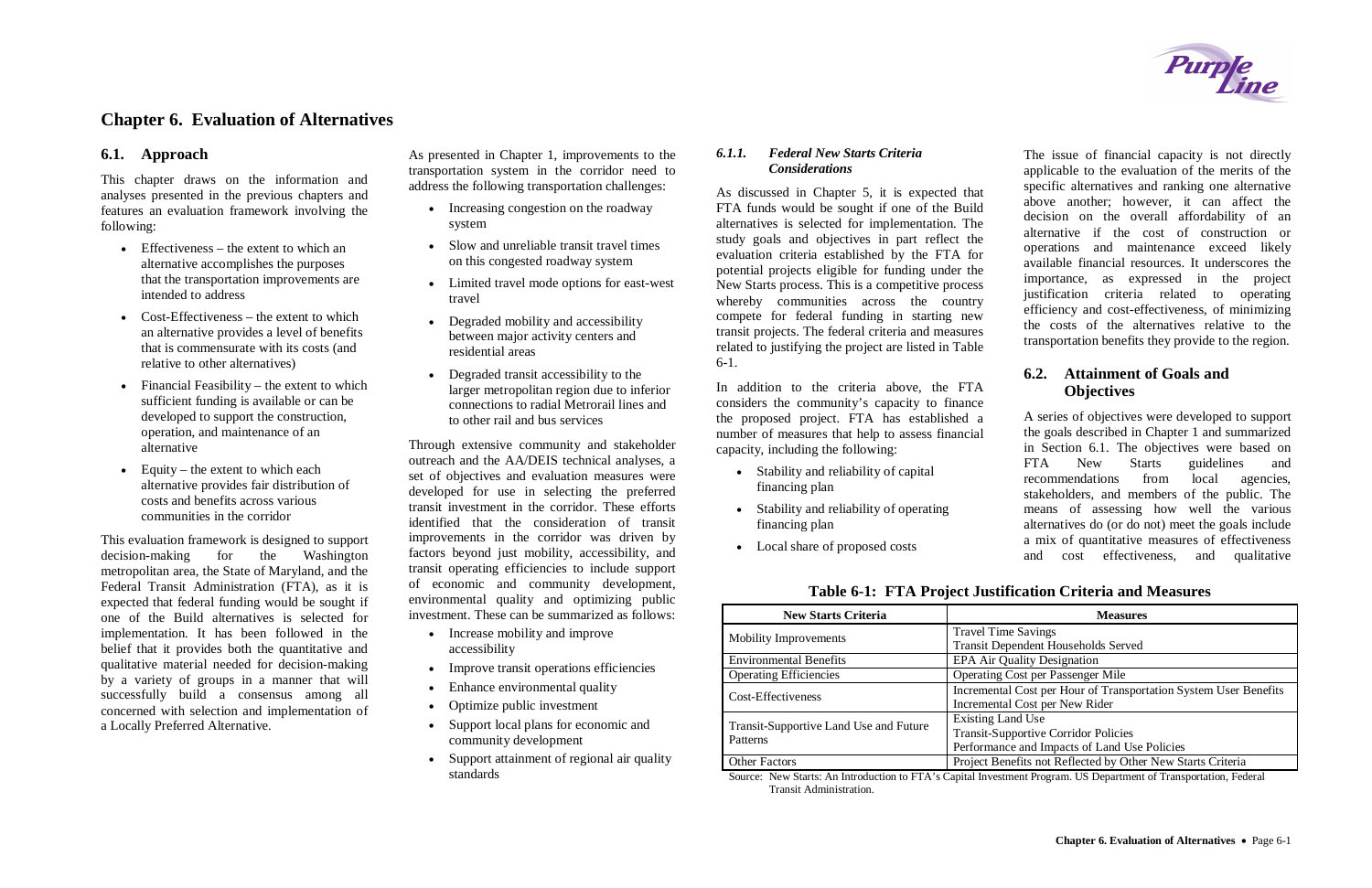

assessments. The sources for these measures were MDOT/MTA, FTA New Starts Criteria, county and local jurisdictions and agencies, and corridor-specific needs and issues. The key measures, especially those that contribute substantially to differentiating among alternatives, are summarized in Table 6-2. This table presents information presented in the

previous chapters. Some quantitative information presented in previous chapters is rounded here in order to simplify the presentation. In the sections that follow this information is discussed in regard

to effectiveness, cost effectiveness, financial feasibility, and equity.

|  |  |  |  | Table 6-2: Summary of Key Evaluation Measures for Alternatives |  |
|--|--|--|--|----------------------------------------------------------------|--|
|--|--|--|--|----------------------------------------------------------------|--|

| Objective                                                                                                | <b>Evaluation Measure</b>                                                                                                                                                                                                   |         | <b>No Build</b>                                                                                                                                                          | <b>TSM</b>                  | Low<br><b>Investment</b><br><b>BRT</b> | <b>Med</b><br>Investment<br><b>BRT</b> | High<br><b>Investment</b><br><b>BRT</b> | Low<br><b>Investment</b><br><b>LRT</b> | <b>Med</b><br>Investment<br><b>LRT</b> | <b>High</b><br><b>Investment</b><br><b>LRT</b> |
|----------------------------------------------------------------------------------------------------------|-----------------------------------------------------------------------------------------------------------------------------------------------------------------------------------------------------------------------------|---------|--------------------------------------------------------------------------------------------------------------------------------------------------------------------------|-----------------------------|----------------------------------------|----------------------------------------|-----------------------------------------|----------------------------------------|----------------------------------------|------------------------------------------------|
| <b>Increase Mobility and Improve Accessibility</b>                                                       |                                                                                                                                                                                                                             |         |                                                                                                                                                                          |                             |                                        |                                        |                                         |                                        |                                        |                                                |
| Improve accessibility to existing and planned<br>$\bullet$<br>economic development areas in the corridor | • User Benefits by Alternatives, 2030<br>(daily minutes)                                                                                                                                                                    |         | $\overline{\phantom{a}}$                                                                                                                                                 | 401,200                     | 623,700                                | 851,200                                | 994,200                                 | 1,033,700                              | 1,098,200                              | 1,211,8000                                     |
| • Improve access to jobs in corridor                                                                     | • Percent over TSM                                                                                                                                                                                                          |         | $\overline{\phantom{a}}$                                                                                                                                                 | $- -$                       | 56%                                    | 112%                                   | 148%                                    | 158%                                   | 174%                                   | 202%                                           |
| • Increase employers' access to labor pool                                                               | • User Benefits with Mode-Specific Attributes by<br>Alternatives, 2030 (daily minutes)                                                                                                                                      |         | $\hspace{0.05cm} -\hspace{0.05cm} -\hspace{0.05cm}$                                                                                                                      | 401,200                     | 702,300                                | 1,022,200                              | 1,258,000                               | 1,180,600                              | 1,303,800                              | 1,489,600                                      |
|                                                                                                          | Percent over TSM                                                                                                                                                                                                            |         | $- -$                                                                                                                                                                    | $\mathcal{L}_{\mathcal{F}}$ | 75%                                    | 155%                                   | 214%                                    | 194%                                   | 225%                                   | 271%                                           |
|                                                                                                          | • Accessibility of residents to employment: jobs<br>within $\frac{1}{4}$ to $\frac{1}{2}$ mile of stations<br>• Accessibility of employers to workers:<br>households within $\frac{1}{4}$ to $\frac{1}{2}$ mile of stations |         | All alternatives have very similar alignments and station locations. Therefore, these accessibility measures are not a<br>differentiating factor among the alternatives. |                             |                                        |                                        |                                         |                                        |                                        |                                                |
| Reduce travel time between activity centers:                                                             |                                                                                                                                                                                                                             | Current |                                                                                                                                                                          |                             |                                        |                                        |                                         |                                        |                                        |                                                |
| $\circ$ Bethesda – Silver Spring                                                                         |                                                                                                                                                                                                                             | 20      | 35                                                                                                                                                                       | 33                          | 25                                     | 19                                     | 19                                      | 12                                     | 9                                      | 9                                              |
| o Bethesda - Takoma/Langley Park                                                                         |                                                                                                                                                                                                                             | 38      | 65                                                                                                                                                                       | 61                          | 51                                     | 38                                     | 33                                      | 29                                     | 26                                     | 23                                             |
| $\overline{\circ}$ Bethesda – UM Campus Center                                                           |                                                                                                                                                                                                                             | 49      | 81                                                                                                                                                                       | 76                          | 66                                     | 49                                     | 40                                      | 38                                     | 34                                     | 30                                             |
| o Silver Spring - Takoma/Langley                                                                         |                                                                                                                                                                                                                             | 19      | 31                                                                                                                                                                       | 29                          | 26                                     | 19                                     | 14                                      | 18                                     | 17                                     | 14                                             |
| o Silver Spring - Riverdale Park                                                                         |                                                                                                                                                                                                                             | 44      | 67                                                                                                                                                                       | 62                          | 59                                     | 43                                     | 33                                      | 39                                     | 38                                     | 32                                             |
| o Silver Spring – UM Campus Center                                                                       | • Peak transit travel times for                                                                                                                                                                                             | 29      | 47                                                                                                                                                                       | 44                          | 41                                     | 30                                     | 22                                      | 26                                     | 25                                     | 21                                             |
| o Silver Spring-College Park Metro                                                                       | alternatives in 2030 (minutes)                                                                                                                                                                                              | 36      | 56                                                                                                                                                                       | 53                          | 52                                     | 36                                     | 28                                      | 32                                     | 31                                     | 27                                             |
| o Takoma/Langley - Riverdale Park                                                                        |                                                                                                                                                                                                                             | $25\,$  | 36                                                                                                                                                                       | 34                          | 33                                     | 24                                     | 19                                      | 22                                     | $22\,$                                 | 19                                             |
| o East Silver Spring – Silver Spring                                                                     |                                                                                                                                                                                                                             | 5       | 8                                                                                                                                                                        | 8                           | 8                                      | $\overline{7}$                         | 5                                       | $\tau$                                 | $7\phantom{.0}$                        | $\overline{4}$                                 |
| o East Silver Spring - Takoma Langley                                                                    |                                                                                                                                                                                                                             | 14      | 23                                                                                                                                                                       | 21                          | 19                                     | 13                                     | 10                                      | 11                                     | 11                                     | 10                                             |
| $\circ$ New Carrollton – Riverdale Park                                                                  |                                                                                                                                                                                                                             | 11      | 15                                                                                                                                                                       | 12                          | 13                                     | 13                                     | 10                                      | 13                                     | 13                                     | 10                                             |
| o New Carrollton – University of Maryland                                                                |                                                                                                                                                                                                                             | 25      | 35                                                                                                                                                                       | 30                          | 31                                     | $25\,$                                 | 21                                      | 25                                     | 25                                     | 21                                             |
| $\circ$ New Carrollton – Silver Spring                                                                   |                                                                                                                                                                                                                             | 54      | 81                                                                                                                                                                       | 73                          | 72                                     | 55                                     | 43                                      | 51                                     | 50                                     | 42                                             |
| • Improve mobility for transit-dependent households                                                      | Number of zero-car households within 1/4 mile of<br>stations                                                                                                                                                                |         | All alternatives have very similar alignments and station locations. Therefore, these accessibility measures are not a<br>differentiating factor among the alternatives. |                             |                                        |                                        |                                         |                                        |                                        |                                                |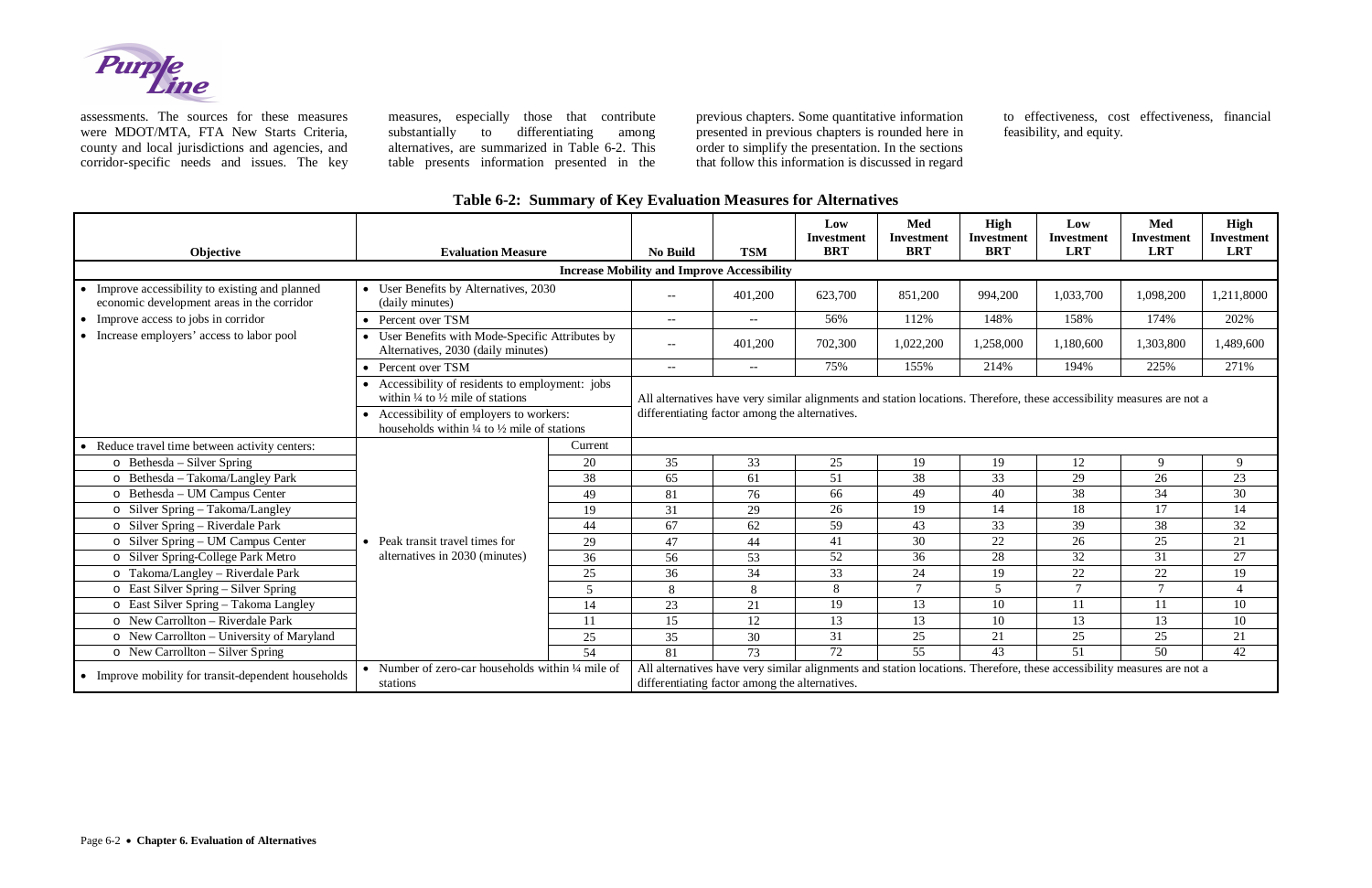# **Table 6-2: Summary of Key Evaluation Measures for Alternatives**



|                                                    |                                                                                            |                                                                                                                               |                                                                                                                                                                        | Low                      | Med               | High              | Low               | <b>Med</b>        | <b>High</b>       |
|----------------------------------------------------|--------------------------------------------------------------------------------------------|-------------------------------------------------------------------------------------------------------------------------------|------------------------------------------------------------------------------------------------------------------------------------------------------------------------|--------------------------|-------------------|-------------------|-------------------|-------------------|-------------------|
|                                                    |                                                                                            |                                                                                                                               |                                                                                                                                                                        | <b>Investment</b>        | <b>Investment</b> | <b>Investment</b> | <b>Investment</b> | <b>Investment</b> | <b>Investment</b> |
| Objective                                          | <b>Evaluation Measure</b>                                                                  | <b>No Build</b>                                                                                                               | <b>TSM</b>                                                                                                                                                             | <b>BRT</b>               | <b>BRT</b>        | <b>BRT</b>        | <b>LRT</b>        | <b>LRT</b>        | <b>LRT</b>        |
|                                                    |                                                                                            | <b>Improve Transit Operations Efficiencies</b>                                                                                |                                                                                                                                                                        |                          |                   |                   |                   |                   |                   |
| Increase interconnectivity of transit system,      | • Number of routes connecting at major transfer                                            | All alternatives have very similar station locations and connectivity to other transit services. Therefore, this connectivity |                                                                                                                                                                        |                          |                   |                   |                   |                   |                   |
| including bus-to-bus and bus-to-rail transfers     | points                                                                                     |                                                                                                                               | measure is not a differentiating factor among the alternatives.                                                                                                        |                          |                   |                   |                   |                   |                   |
| Integrate radial Metrorail and MARC lines for      | • Transfer walk time                                                                       |                                                                                                                               | All alternatives have very similar service plans and station locations. Therefore, these transfer measures are not a differentiating                                   |                          |                   |                   |                   |                   |                   |
| better transit system connectivity (also see below | • Number of transfers required to access major                                             |                                                                                                                               | factor among the alternatives, except that the BRT alternatives provide better connectivity with the existing bus facility at the                                      |                          |                   |                   |                   |                   |                   |
| under Increase regional transit usage)             | activity centers                                                                           | Bethesda Metro Station.                                                                                                       |                                                                                                                                                                        |                          |                   |                   |                   |                   |                   |
| Increase reliability of transit service            | Comparison of running way characteristics (miles):                                         |                                                                                                                               |                                                                                                                                                                        |                          |                   |                   |                   |                   |                   |
|                                                    | o Dedicated                                                                                |                                                                                                                               | All shared                                                                                                                                                             | 0.67                     | 7.4               | 7.71              | 8.62              | 9.18              | 8.88              |
|                                                    | o Exclusive                                                                                | All shared                                                                                                                    | 15.97                                                                                                                                                                  | 1.97                     | 4.85              | 9.37              | 5.73              | 5.74              | 8.81              |
|                                                    | o Shared (with traffic)                                                                    |                                                                                                                               |                                                                                                                                                                        | 14.43                    | 4.68              | 0.15              | 1.76              | 1.33              | 0.16              |
|                                                    | • Comparison of vertical alignment type (miles):                                           |                                                                                                                               |                                                                                                                                                                        |                          |                   |                   |                   |                   |                   |
|                                                    | o Aerial                                                                                   | All surface                                                                                                                   | All surface                                                                                                                                                            | $- -$                    | 1.26              | 1.63              | 1.06              | 1.06              | 1.73              |
|                                                    | o Surface                                                                                  | running                                                                                                                       | 15.97                                                                                                                                                                  | 17.07                    | 15.66             | 12.99             | 14.39             | 14.5              | 12.9              |
|                                                    | o Tunnel                                                                                   |                                                                                                                               |                                                                                                                                                                        | $\overline{\phantom{a}}$ | 0.01              | 2.61              | 0.66              | 0.69              | 3.22              |
| Increase regional transit usage                    | • Transit ridership (daily boardings)                                                      |                                                                                                                               |                                                                                                                                                                        |                          |                   |                   |                   |                   |                   |
| Integrate radial Metrorail and MARC lines for      | o Purple Line                                                                              | $\hspace{0.05cm} -\hspace{0.05cm} -\hspace{0.05cm}$                                                                           | 14,800                                                                                                                                                                 | 22,200                   | 29,300            | 33,800            | 32,500            | 33,900            | 36,100            |
| better transit system connectivity                 | o Purple Line via Metrorail                                                                | $\hspace{0.05cm} -\hspace{0.05cm} -\hspace{0.05cm}$                                                                           | 2,100                                                                                                                                                                  | 16,700                   | 21,100            | 23,700            | 25,300            | 27,200            | 30,500            |
|                                                    | o Purple Line via MARC                                                                     | $- -$                                                                                                                         | $- -$                                                                                                                                                                  | 1,100                    | 1,400             | 1,400             | 1,500             | 1,500             | 1,500             |
|                                                    | <b>Total</b>                                                                               | $\hspace{0.05cm} -\hspace{0.05cm} -\hspace{0.05cm}$                                                                           | 16,900                                                                                                                                                                 | 40,000                   | 51,800            | 58,900            | 59,300            | 62,600            | 68,100            |
|                                                    | New transit trips relative to No Build                                                     | $- -$                                                                                                                         | 8,200                                                                                                                                                                  | 11,400                   | 15,300            | 17,700            | 18,200            | 19,200            | 20,500            |
|                                                    | Percent new trips relative to No Build                                                     | $--$                                                                                                                          | $\overline{a}$                                                                                                                                                         | 14%                      | 25%               | 29%               | 31%               | 32%               | 35%               |
| Reduce transit travel times in the corridor        | • Change in operating speeds of transit service                                            | $\hspace{0.05cm} -\hspace{0.05cm} -\hspace{0.05cm}$                                                                           | 9                                                                                                                                                                      | 10                       | 13                | 16                | 15                | 16                | 19                |
|                                                    | Change in travel time between major activity<br>centers                                    | See objective "reduce travel time between activity centers" above.                                                            |                                                                                                                                                                        |                          |                   |                   |                   |                   |                   |
|                                                    | End-to-end peak period running times Bethesda<br>to New Carrollton (minutes)               | $\hspace{0.05cm} -\hspace{0.05cm} -\hspace{0.05cm}$                                                                           | 108                                                                                                                                                                    | 96                       | 73                | 59                | 62                | 59                | 50                |
| Serve transit-oriented populations                 | • Number of zero-car households within $\frac{1}{4}$ and $\frac{1}{2}$<br>mile of stations |                                                                                                                               | All alternatives have very similar alignments and station locations. Therefore, these accessibility measures are not a<br>differentiating factor between alternatives. |                          |                   |                   |                   |                   |                   |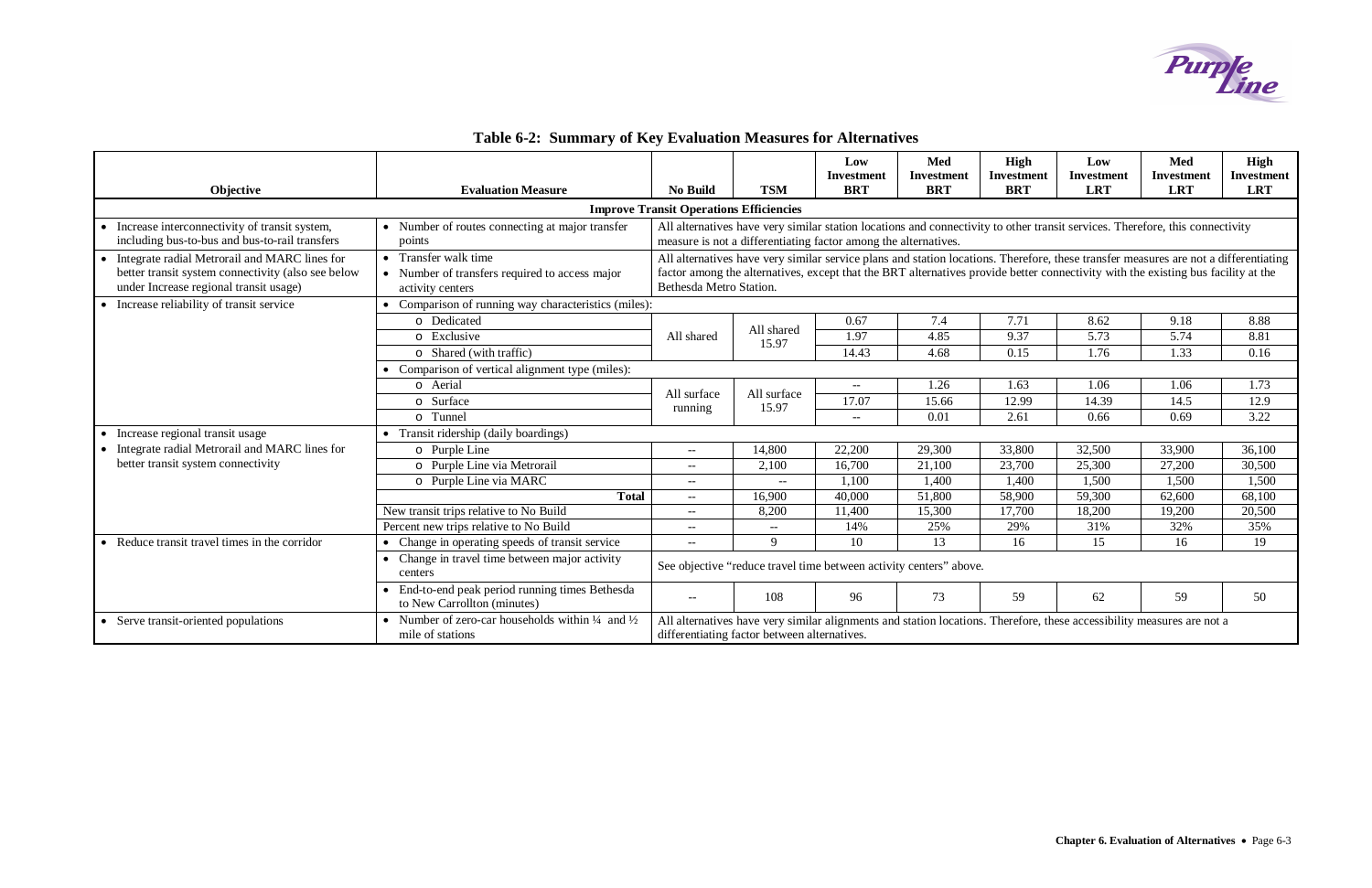# **Table 6-2: Summary of Key Evaluation Measures for Alternatives**



| Objective                                                                                                                                      | <b>Evaluation Measure</b>                                            | <b>No Build</b>                                                                                                                                                                                                                                                                                                                                                                                                                                                                                                                                                                                                                                                                                                                                                                                                                                                                                                                                     | <b>TSM</b> | Low<br>Investment<br><b>BRT</b> | Med<br><b>Investment</b><br><b>BRT</b> | <b>High</b><br><b>Investment</b><br><b>BRT</b> | Low<br><b>Investment</b><br><b>LRT</b> | Med<br><b>Investment</b><br><b>LRT</b> | <b>High</b><br>Investment<br><b>LRT</b> |  |
|------------------------------------------------------------------------------------------------------------------------------------------------|----------------------------------------------------------------------|-----------------------------------------------------------------------------------------------------------------------------------------------------------------------------------------------------------------------------------------------------------------------------------------------------------------------------------------------------------------------------------------------------------------------------------------------------------------------------------------------------------------------------------------------------------------------------------------------------------------------------------------------------------------------------------------------------------------------------------------------------------------------------------------------------------------------------------------------------------------------------------------------------------------------------------------------------|------------|---------------------------------|----------------------------------------|------------------------------------------------|----------------------------------------|----------------------------------------|-----------------------------------------|--|
|                                                                                                                                                |                                                                      | <b>Enhance Environmental Quality</b>                                                                                                                                                                                                                                                                                                                                                                                                                                                                                                                                                                                                                                                                                                                                                                                                                                                                                                                |            |                                 |                                        |                                                |                                        |                                        |                                         |  |
| Minimize and mitigate impacts to the natural and<br>human environment in the corridor<br>Provide a safe and attractive transit service that is | • Direct impacts to natural resources                                | • All alternatives have very similar alignments and station locations, and as a result, the natural environment impacts are not<br>appreciably different between alternatives. The Build alternatives would impact between 1 and 1.4 acres of wetland, 13.5 to<br>15.1 acres of floodplains, and 3,892 to 5,719 linear feet of stream.                                                                                                                                                                                                                                                                                                                                                                                                                                                                                                                                                                                                              |            |                                 |                                        |                                                |                                        |                                        |                                         |  |
| compatible with local community character                                                                                                      | • Direct impacts to parklands                                        | • Up to 11 parks, five open space areas (schools) and five trails, could potentially to be impacted by a Build Alternative.<br>• Individual park impacts are all less than an acre. Total impacts from the Build alternatives range from 1.98 acres for Low<br>Investment LRT to 3.02 acres for Medium Investment BRT.<br>• Individual open space (public school) impacts range from 0.05 acre to 1.65 acres except for impacts to the University of<br>Maryland, which range from 7.02 acres to 13.91 areas. Total impacts to open space from the Build alternatives range from<br>7.38 acres for Medium Investment BRT Preinkert/Chapel Drive design option to 14.46 acres for Low Investment BRT.<br>• Individual trail impacts range from 0.02 acre to 1.67 acres. Total impacts from the Build alternatives range from 1.29 acres<br>for High Investment BRT Silver Spring/Thayer Avenue design option to1.85 acres for Medium Investment LRT. |            |                                 |                                        |                                                |                                        |                                        |                                         |  |
|                                                                                                                                                | • Direct impacts to historic properties                              | • All BRT and LRT alternatives except Low Investment BRT could impact one historic standing structure resources, the<br>Falkland Apartments.                                                                                                                                                                                                                                                                                                                                                                                                                                                                                                                                                                                                                                                                                                                                                                                                        |            |                                 |                                        |                                                |                                        |                                        |                                         |  |
|                                                                                                                                                | • Visual effects.                                                    | • All alternatives have nearly identical alignments and station locations and result is similar visual effects, with the most<br>substantial visual effects being along the Georgetown Branch right-of-way. The Preinkert/Chapel Drive and Silver<br>Spring/Thayer Avenue design options would present additional substantial visual effects.                                                                                                                                                                                                                                                                                                                                                                                                                                                                                                                                                                                                       |            |                                 |                                        |                                                |                                        |                                        |                                         |  |
|                                                                                                                                                | • Direct residential property impacts<br>(number of displacements)   | • All of the Build alternatives require residential displacements.<br>• Low Investment BRT has the fewest displacements (three single-family homes) while the High Investment BRT and LRT<br>alternatives have the most residential displacements (ten single-family houses, several units from three buildings of two<br>apartment complexes, and one duplex).                                                                                                                                                                                                                                                                                                                                                                                                                                                                                                                                                                                     |            |                                 |                                        |                                                |                                        |                                        |                                         |  |
|                                                                                                                                                |                                                                      | <b>Optimize Public Investment</b>                                                                                                                                                                                                                                                                                                                                                                                                                                                                                                                                                                                                                                                                                                                                                                                                                                                                                                                   |            |                                 |                                        |                                                |                                        |                                        |                                         |  |
| Demonstrate that the overall benefits of the transit<br>improvements warrant their capital and operating                                       | Total capital cost<br>$\bullet$<br>$(\$2007$ in million)             | $-$                                                                                                                                                                                                                                                                                                                                                                                                                                                                                                                                                                                                                                                                                                                                                                                                                                                                                                                                                 | \$82       | \$386                           | \$580                                  | \$1,088                                        | \$1,206                                | \$1,220                                | \$1,635                                 |  |
| costs                                                                                                                                          | • Annual operating and maintenance costs<br>$(\$2007$ in millions)   | $-$                                                                                                                                                                                                                                                                                                                                                                                                                                                                                                                                                                                                                                                                                                                                                                                                                                                                                                                                                 | \$14.6     | \$17.3                          | \$17.3                                 | \$15.8                                         | \$26.4                                 | \$25.0                                 | \$22.8                                  |  |
|                                                                                                                                                | • Annual increase in operating subsidy<br>$(\$2007$ in millions)     | $-$                                                                                                                                                                                                                                                                                                                                                                                                                                                                                                                                                                                                                                                                                                                                                                                                                                                                                                                                                 | \$12.2     | \$14.0                          | \$12.8                                 | \$10.6                                         | \$21.1                                 | \$19.4                                 | \$16.0                                  |  |
|                                                                                                                                                | • FTA cost-effectiveness measures<br>(cost per hour of User Benefit) | $-$                                                                                                                                                                                                                                                                                                                                                                                                                                                                                                                                                                                                                                                                                                                                                                                                                                                                                                                                                 | $- -$      | \$18.24                         | \$14.01                                | \$19.34                                        | \$26.51                                | \$22.82                                | \$23.71                                 |  |
|                                                                                                                                                | • Annualized cost per new rider relative to No<br><b>Build</b>       | $-$                                                                                                                                                                                                                                                                                                                                                                                                                                                                                                                                                                                                                                                                                                                                                                                                                                                                                                                                                 | \$8.98     | \$14.49                         | \$14.29                                | \$19.76                                        | \$22.96                                | \$21.72                                | \$24.57                                 |  |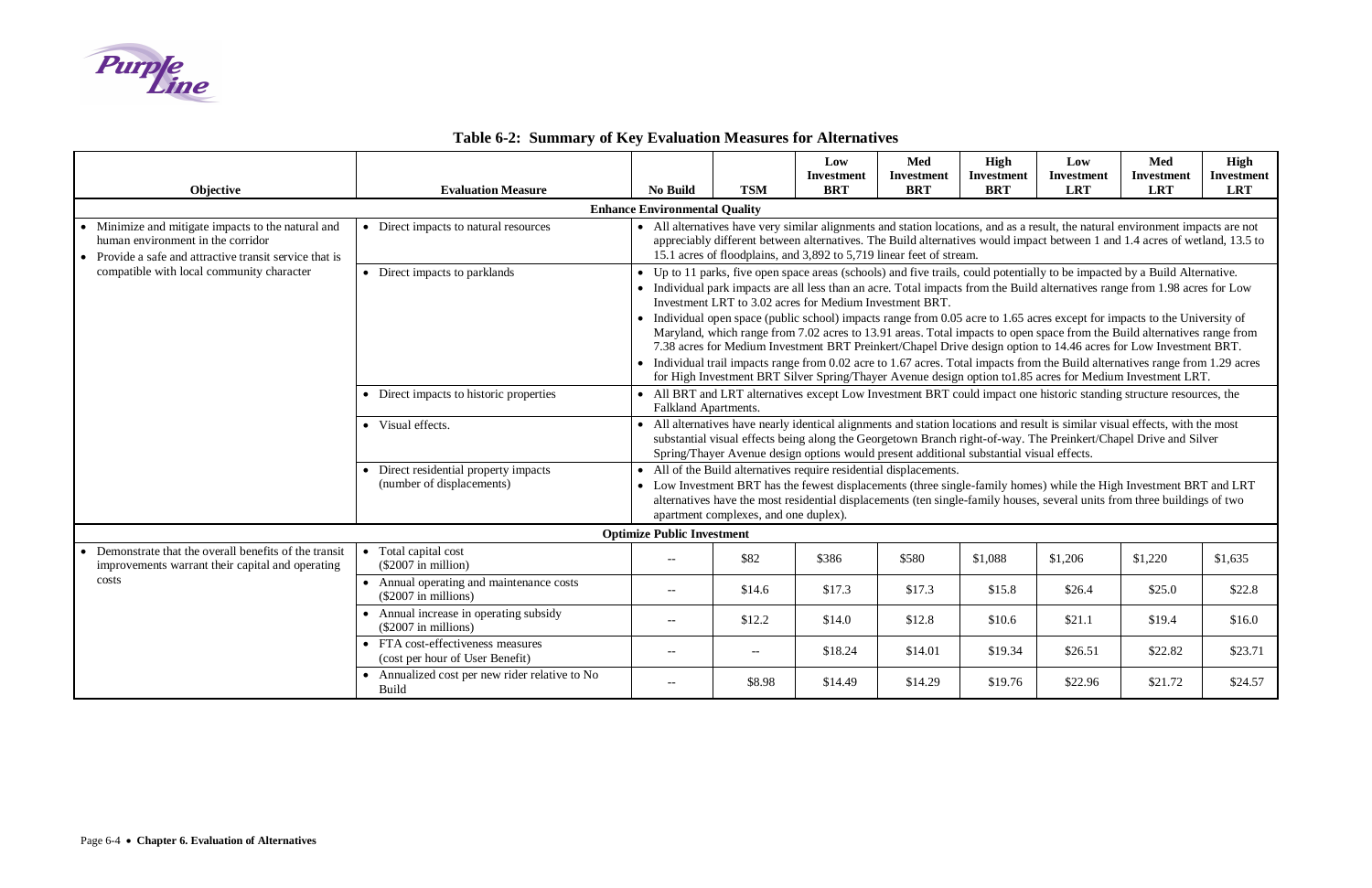### **Table 6-2: Summary of Key Evaluation Measures for Alternatives**

| Objective                                                                                                                     | <b>Evaluation Measure</b>                                                                           | <b>No Build</b>                                                                                                                                                                                                                                                                                                                                                                                                                                                                                                                                                                                                                                                                               | TSM | Low<br>Investment<br><b>BRT</b>                                             | Med<br><b>Investment</b><br><b>BRT</b> | High<br>Investment<br><b>BRT</b> | Low<br>Investment<br><b>LRT</b> | Med<br>Investment<br><b>LRT</b> | High<br>Investment<br><b>LRT</b> |
|-------------------------------------------------------------------------------------------------------------------------------|-----------------------------------------------------------------------------------------------------|-----------------------------------------------------------------------------------------------------------------------------------------------------------------------------------------------------------------------------------------------------------------------------------------------------------------------------------------------------------------------------------------------------------------------------------------------------------------------------------------------------------------------------------------------------------------------------------------------------------------------------------------------------------------------------------------------|-----|-----------------------------------------------------------------------------|----------------------------------------|----------------------------------|---------------------------------|---------------------------------|----------------------------------|
|                                                                                                                               | <b>Support Local Plans for Economic and Community Development</b>                                   |                                                                                                                                                                                                                                                                                                                                                                                                                                                                                                                                                                                                                                                                                               |     |                                                                             |                                        |                                  |                                 |                                 |                                  |
| Support local, regional, and state policies and<br>adopted master plans                                                       | Consistency with local, regional, and state<br>policies and adopted master plans                    | • Only the LRT alternatives support the Montgomery County Master Plan, which calls for LRT between Bethesda and Silver<br>Spring, with a trail along the Georgetown Branch right-of-way. All Build alternatives would support the Montgomery<br>County Master Plan by constructing the permanent Capital Crescent Trail, although the Low Investment BRT alternative<br>would not build the permanent trail west of Jones Mill Road. The Prince George's County Master Plan supports the Purple<br>Line in general, but does not identify a specific alignment. Both Montgomery and Prince George's Counties are in the<br>process of developing functional master plans for the Purple Line. |     |                                                                             |                                        |                                  |                                 |                                 |                                  |
| Support potential for transit-oriented development<br>at existing and proposed stations in support of<br>local land use plans | Number and size of transit-oriented development<br>opportunities<br>• Potential for new development | All alternatives have nearly identical alignments and station locations and similar volumes of service. Therefore, these<br>development measures are not a differentiating factor among the alternatives except Low Investment BRT, which would not<br>support the planned transit oriented development at Chevy Chase Lake. High Investment BRT and LRT would not have a<br>station at Fenton Street, would therefore not support transit-oriented development at this location.                                                                                                                                                                                                             |     |                                                                             |                                        |                                  |                                 |                                 |                                  |
| <b>Support Attainment of Regional Clean Air Goals</b>                                                                         |                                                                                                     |                                                                                                                                                                                                                                                                                                                                                                                                                                                                                                                                                                                                                                                                                               |     |                                                                             |                                        |                                  |                                 |                                 |                                  |
| • Support attainment of regional air quality goals                                                                            | Change in regional emission burden                                                                  | $- -$                                                                                                                                                                                                                                                                                                                                                                                                                                                                                                                                                                                                                                                                                         |     | All alternatives produce small but beneficial changes in regional emissions |                                        |                                  |                                 |                                 |                                  |

## **6.3. Effectiveness**

#### *6.3.1. Increase Mobility and Improve Accessibility*

The corridor has four major activity centers, Bethesda, Silver Spring, College Park, and New Carrollton, each with a substantial employment base and surrounding residential concentration and each with a Metrorail Station. Other key activity centers are the University of Maryland campus with 36,000 students and 12,000 employees, and the Takoma Park/Langley Park area. The corridor is fully developed with residential communities of varying income levels. They all share a characteristic of relatively high transit usage and low vehicle ownership, but for many this is by choice because of the transit access and connectivity provided by the Metrorail and extensive bus systems. While fast and reliable transit service is provided by the Metrorail into the District of Columbia and other activity centers along these

radial routes, the transit service along the Purple Line corridor is hampered by slow and unreliable operations because it operates over a congested and indirect roadway network and often requires transferring between multiple routes and transit operators.

By 2030 and beyond, under the No Build conditions, the roadway congestion will increase due to increases in population and employment, resulting in vehicular trip growth. This will worsen transit travel times and reliability in the corridor. While Metrorail does provide some transit options for these trips, it requires taking circuitous routings into downtown Washington DC and back out again. Several communities in the corridor, especially the Takoma Park/Langley Park area, are in a wedge between the Metrorail lines and do not have even this option.

The TSM alternative would provide bus service that would operate as a single route for the entire corridor length and would not make as many

local stops in order to improve travel times between the major activity centers. However, it would be hampered by the same roadway conditions as the current and future No Build bus services.

Because they would have similar alignments and stations, all the Build alternatives and the TSM alternative would serve essentially the same travel markets: providing access to the major activity centers along the corridor, and to the Metrorail at Bethesda, and Metrorail and MARC services at Silver Spring, College Park, and New Carrollton. The alternatives differ in the travel times and reliability they would provide. High Investment LRT would provide the fastest travel times along the corridor because of its higher investment in grade-separated segments that provide a travel time advantage over surface alignments, especially in East Silver Spring and the Riverdale Park area. By providing less grade separation and less exclusive surface-running operating environments, Low and Medium



Investment LRT would offer slightly slower travel times than High Investment LRT. The LRT alternatives would offer faster end-to-end travel times than their BRT counterparts. West of Silver Spring, the BRT travel times are longer than their LRT counterparts because of routing differences. Westbound High Investment and Medium Investment BRT would follow a loop from the Georgetown Branch right-of-way under the buildings on either side of Wisconsin Avenue and on surface streets in downtown Bethesda, slowing the operating speeds. While this slower travel time would degrade the market attractiveness relative to the LRT alternatives for trips connecting to the Bethesda Metro Station, these two alternatives would actually provide better access to the downtown Bethesda employment market. Low Investment BRT and the Medium Investment BRT variation via Jones Bridge Road, because of their routing along Jones Bridge Road, would have the slowest travel time between Silver Spring and downtown Bethesda, although they would provide a direct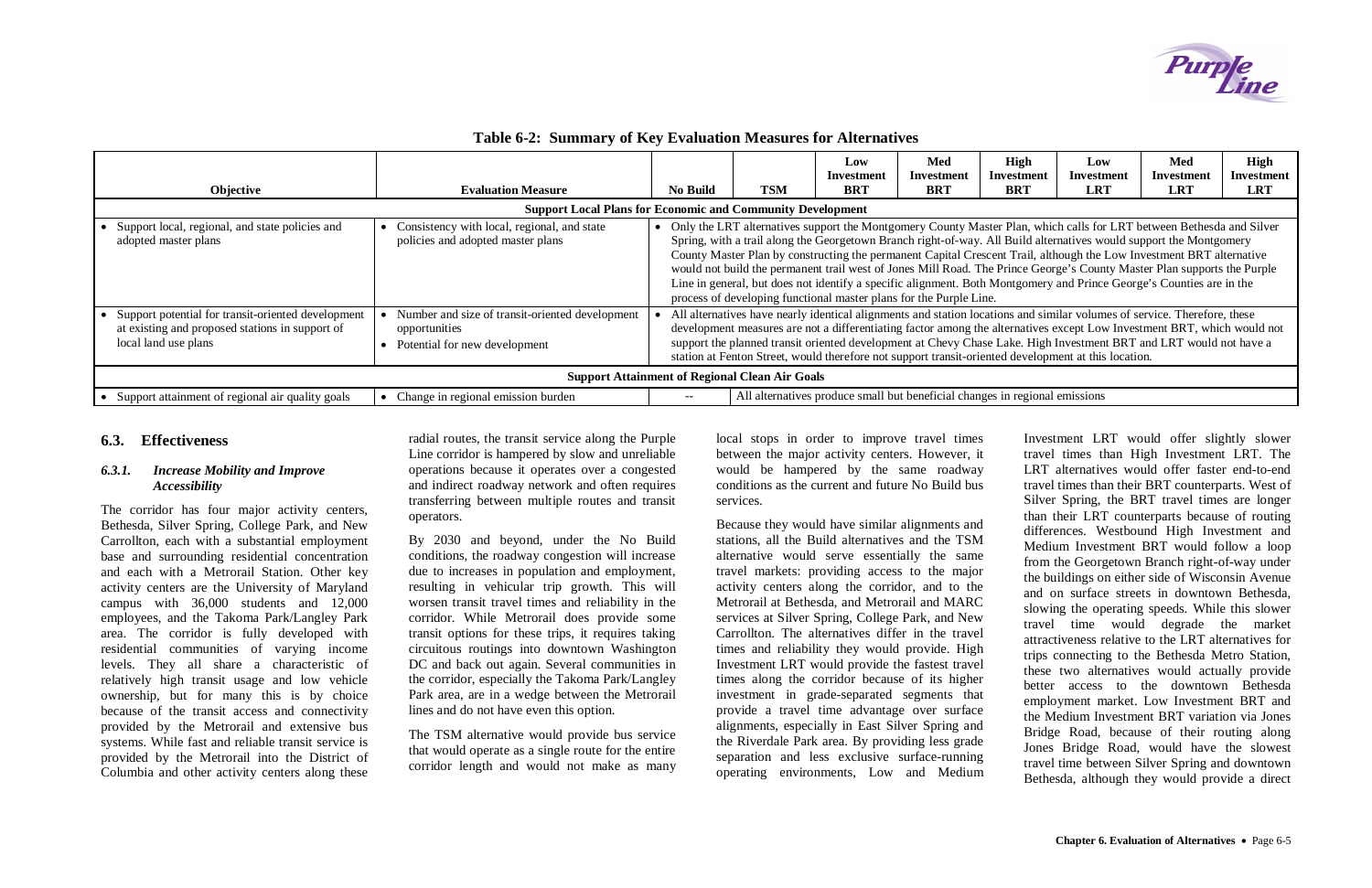

connection to the National Institutes of Health/ National Naval Medical Center area. These travel markets are already served by a number of transit services and would be comparably or even better served by the other Build alternatives using the Master Plan alignment.

As a result of having similar alignments, station locations, and service plans, the attractiveness of the Build alternatives to the transit markets and the resulting user benefits would primarily be a function of the travel time improvement differences among the alternatives. The LRT alternatives would attract more riders and new transit trips than the BRT and would generate more user benefits. The High Investment alternatives under LRT and BRT would produce higher number of riders, new trips, and user benefits than their respective Low and Medium Investment counterparts.

All alternatives have similar alignments and station locations. Therefore, the number of residents, employers, transit-dependent populations, and zero-car households served by the alternatives would be virtually the same and therefore are not a differentiating factor among the alternatives.

All alternatives have similar service plans and station locations. Therefore, transferring and interconnectivity to Metro, MARC, Amtrak, and bus services are not differentiating factors between the alternatives, except that the BRT alternatives would provide better connectivity with the existing bus facility at the Bethesda Metro Station.

High Investment LRT would be the most effective in addressing the mobility and accessibility objectives.

#### *6.3.2. Improve Transit Operating Efficiencies*

When transit vehicles have to operate within shared roadway environments, including crossing roadway intersections, the potential for delay increases. This in turn decreases the reliability of the service and lessens the operational efficiency. Because of the investment in tunnel segments, grade separation, and dedicated lanes, High Investment BRT and LRT would provide the most efficient and reliable operations. To a lesser degree, Low and Medium Investment BRT and LRT would provide these benefits. Dedicated lanes on the surface can provide many of the operational benefits of grade separation, at a lower cost.

Improved operating speeds enable more efficient operations because fewer vehicles and operators are required to provide the transit service. The BRT alternatives would have lower operating costs than the LRT alternatives. However, further refinement of the services' operating plans relative to the ridership demand level may lessen these differences. The incremental cost of adding more service is less for the LRT alternatives than for the BRT alternatives.

With the introduction of any one of the BRT or LRT alternatives as well as TSM, there would be opportunities to adjust the existing and future No Build bus network in the corridor to account for service redundancies, thereby reducing operating costs to the transit providers. However, these reductions would be similar across all alternatives.

#### *6.3.3. Enhance Environmental Quality*

All of the alternatives generally follow existing roadways and railroad rights-of-way. As a result, the environmental and community impacts are relatively minor in type and degree for projects of this nature. The roadways along which the alignment would run typically have heavy automobile, truck, and bus traffic operating along them.

High Investment BRT and all LRT alternatives would have some tunneled segments, which would in some instances run under residential and commercial properties. The effects on the surface structures and communities would be negligible. The tunnel portals and tunnel vent and emergency exit shafts would be the most noticeable features. This is especially true for tunnel portals located within residential areas such as in Silver Spring on Wayne Avenue and Arliss Street.

Because all the alternatives would have similar alignment characteristics, impacts on parks, wetlands, historic properties, business properties, and other environmentally sensitive sites would be similar between the alternatives, and are thus unlikely to be a differentiating factor among the alternatives.

In some specific instances, the impacts are seen by some in the local communities as onerous, specifically the change in the character of the Georgetown Branch right-of-way along which the Interim Georgetown Branch Trail is located. The re-introduction of rail operations with the Build alternatives, in conjunction with the construction of the permanent Capital Crescent Trail segment, as called for in the Montgomery County Master Plan for several decades, would remove essentially all the trees within the narrower portions of the right-of-way. While new landscaping would be added, it would be different in character than what exists today. The trees and vegetation on the properties abutting the right-of-way are expected to remain and would maintain much of the tree cover and visual character. The design features and character of the transitway and trail are intended to mitigate these concerns.

Some in the communities along certain street alignments, specifically Wayne Avenue, have concerns that BRT or LRT vehicles operating on the surface along this street would adversely affect the character of the street and adjoining neighborhoods. Others in the community view the introduction of these transit vehicles as compatible with the community character given that Wayne Avenue is already used by automobile, truck, and bus traffic.

#### *6.3.4. Optimize Public Investment*

Transportation system user benefits, community and economic benefits, and environmental benefits would be generated by all the Build alternatives to varying degrees depending on the specific attributes of the alternatives. These benefits would generally increase with increased levels of public capital investment. Ongoing public investment in operating and maintenance of the transit service would also be required. All the alternatives generate benefits and support a number of public objectives.

One measure that is useful for the comparative evaluation of the alternatives to show the degree of increased user benefits for increasing level of capital and operating costs is the FTA New Starts cost-effectiveness measure (see Section 6.4). Another measure is the annualized cost per new rider, which indicates the incremental benefit of each new rider attracted to transit. Based on these measures, the BRT alternatives would be more cost effective than the LRT alternatives, with Medium Investment BRT being the most cost effective. Medium Investment LRT is the most cost effective of the LRT alternatives. This demonstrates that the added investment in providing facilities that improve the operating speed and therefore the travel time for the Medium Investment alternatives generates more benefits relative to the costs than the Low Investment alternatives. However, the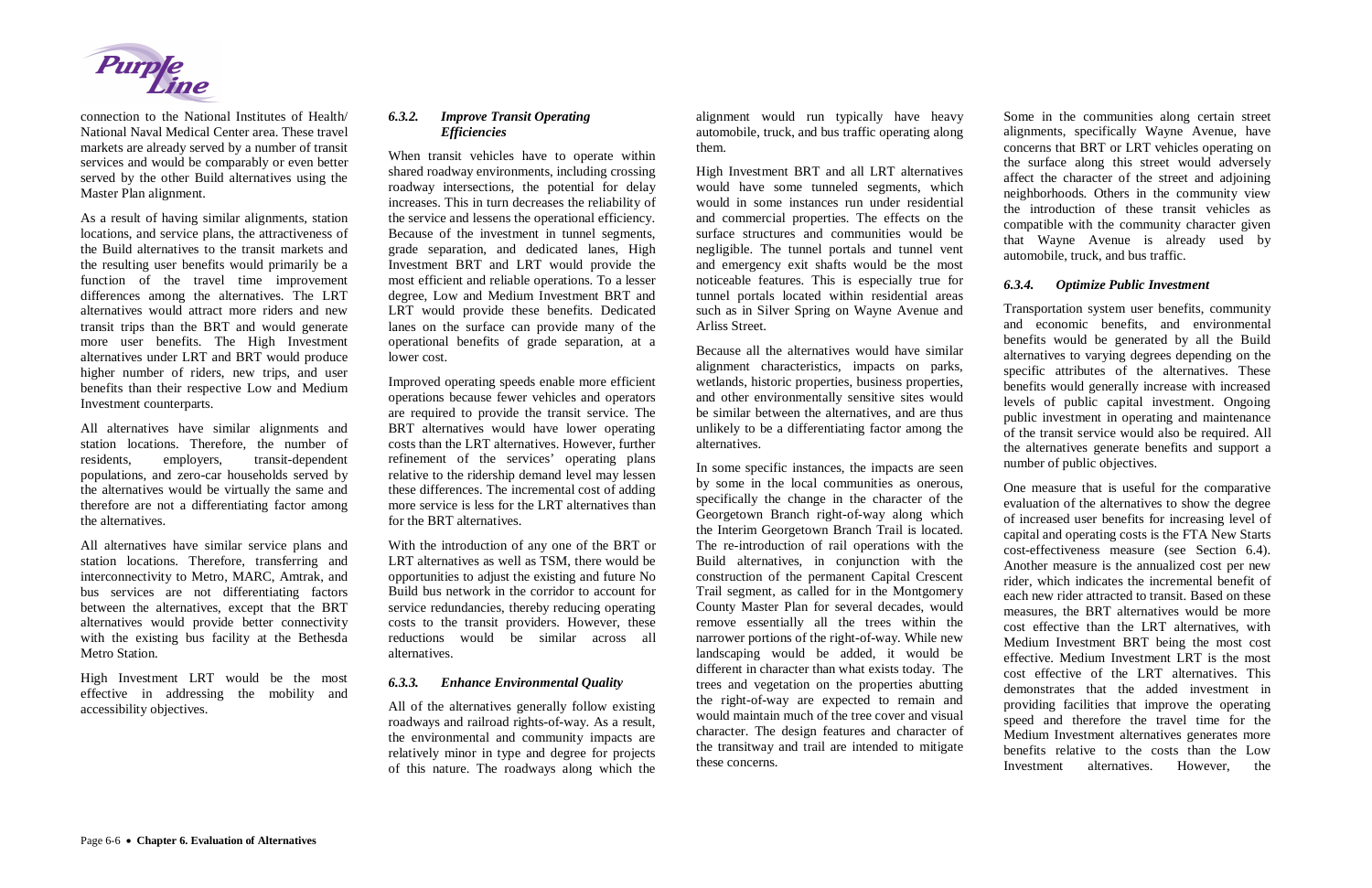incremental costs for providing additional improvements such as more grade-separated segments in the High Investment alternatives relative to the Medium Investment alternatives generate a diminishing rate of benefits.

While many of the mobility and cost-effectiveness measures are based on 2030 forecasts, consideration can be given to addressing the longer term transportation mobility capacity potential in the east-west corridor. The Purple Line corridor, especially for the Georgetown Branch right-of-way, purchased for use as a joint trail-transitway facility, would provide the only currently identified opportunity to increase east-west transportation mobility capacity inside the Capital Beltway (I-95/I-495) in Montgomery and Prince George's Counties. LRT technology has the potential to provide a higher passenger-carrying capacity in the corridor than BRT technology. Therefore, an LRT alternative that uses the Georgetown Branch right-of-way would provide the best opportunity to maximize the capacity for carrying passengers.

#### *6.3.5. Support Local Plans for Economic and Community Development*

Several areas in the corridor have been identified by local planning agencies as the focus of economic development. Improved transit service has been identified as an objective that would support this development. These areas include Flower Avenue/Long Branch, Takoma Park/Langley Park, College Park/Riverdale Park, and New Carrollton Metro Station.

All the alternatives, except No Build, would generally support the established county master plans and the state Smart Growth policies. Only the LRT alternatives support the Montgomery County Master Plan, which calls for LRT with the permanent Capital Crescent Trail along the Georgetown Branch right-of-way and along the

CSX corridor to Silver Spring. All Build alternatives would support the Montgomery County Master Plan by constructing the permanent Capital Crescent Trail, although Low Investment BRT would not build the permanent trail west of Jones Mill Road (approximately two miles). The Prince George's County Master Plan supports the Purple Line in general, but does not identify a specific alignment. Both Montgomery and Prince George's Counties are in the process of developing functional master plans for the 16-mile Purple Line between Bethesda and New Carrollton.

> The denominator term "user benefits over the baseline (TSM) condition" is a measure of change in total cost of travel from the TSM Alternative (including both time and monetary costs) expressed in terms of minutes. It is calculated within the region's mode choice model for all alternatives, including the baseline (No Build or TSM Alternative), and uses a measure of the traveler's value of time to convert monetary and other costs to their equivalence in time, which is added to actual time savings. In this way, the measure includes a more comprehensive accounting of the total costs of travel. The measure reflects the benefits for all travelers, not just transit users. It is frequently referred to as "Transportation System User Benefits" or "User Benefits."



All alternatives have nearly identical alignments and station locations and similar level of service and all would support the established economic and community development plans of the counties and local jurisdictions along the corridor. Therefore, these development measures are not a differentiating factor among the alternatives.

#### *6.3.6. Contribute to Attainment of Regional Air Quality Goals*

The TSM and all the BRT and LRT alternatives would attract automobile trips to transit thereby reducing automobile-generated mobile-source air pollutant emissions. Transit service is more fuel efficient and less polluting than automobile travel. High Investment LRT would attract the most automobile trips to transit. The LRT alternatives attract more automobile trips to transit than the BRT alternatives.

# **6.4. Cost Effectiveness**

The cost-effectiveness analysis is a mechanism for comparing the total costs of a project to its benefits. A key measure used to determine the relative advantages of proposed transit systems is known as the cost-effectiveness index. This index is used to measure the benefits that users experience as a result of a new transit

improvement, such as a LRT or BRT, compared with a TSM Alternative.

The cost-effectiveness index is determined by a formula described in *Technical Guidance on Section 5309 New Starts Criteria* (September 1997, with subsequent amendments) published by the FTA. The User Benefit measure is based upon basic economic theory; it measures the change in consumer surplus attributable to a new transportation investment. It is derived as the result of an arithmetic calculation of the total annual net cost of an alternative, divided by its benefits. The cost-effectiveness measure is calculated as:

> Change in (Annual Operating Cost + Annualized Capital Cost) from TSM User Benefits over the TSM Condition

The cost terms in the numerator are calculated as the difference in costs between the Build alternatives and the TSM Alternative. Thus, only the costs associated with the alternative are included. Both annual operating costs and the annualized capital costs are considered, regardless of the funding source.

The general methodology of this cost-effectiveness analysis translates the capital costs of the alternatives into equivalent uniform annual costs. These uniform annual capital costs reflect assumptions about the economic life of the capital components in each alternative (based on federal guidelines) and the cost of capital (i.e., the discount rate). Uniform annual capital costs are combined with annual operating and maintenance (O&M) expenses and then compared to the benefits of the alternatives to arrive at a cost-effectiveness index for the alternatives.

Placing the capital costs of the alternatives into a common framework involves calculating a stream of annual costs that is equivalent to their initial investment. These annual costs are referred to as an equivalent annual cost (EAC). The method of computing the EAC is straightforward: an annualization formula, which takes into account the discount rate and the useful economic life of major cost components, is applied directly to the initial year capital cost of each major component. For cost components with relatively long useful lives (over 25 years), this formula is approximately equal to the discount rate. In effect, the EAC represents the amount that would have to be invested each year to maintain the capital stock of the alternative at its initial level. The reason for converting the capital costs of each alternative to equivalent annual costs is that EAC can be compared with annual operating statistics and annual passengers, allowing for a reasonably uniform analysis of cost-effectiveness.

Because all costs used in the analysis are in constant dollars, the effects of inflation are already taken into account; the discount rate used in the analysis is a "real" discount rate that reflects prevailing interest rates net of the effect of inflation.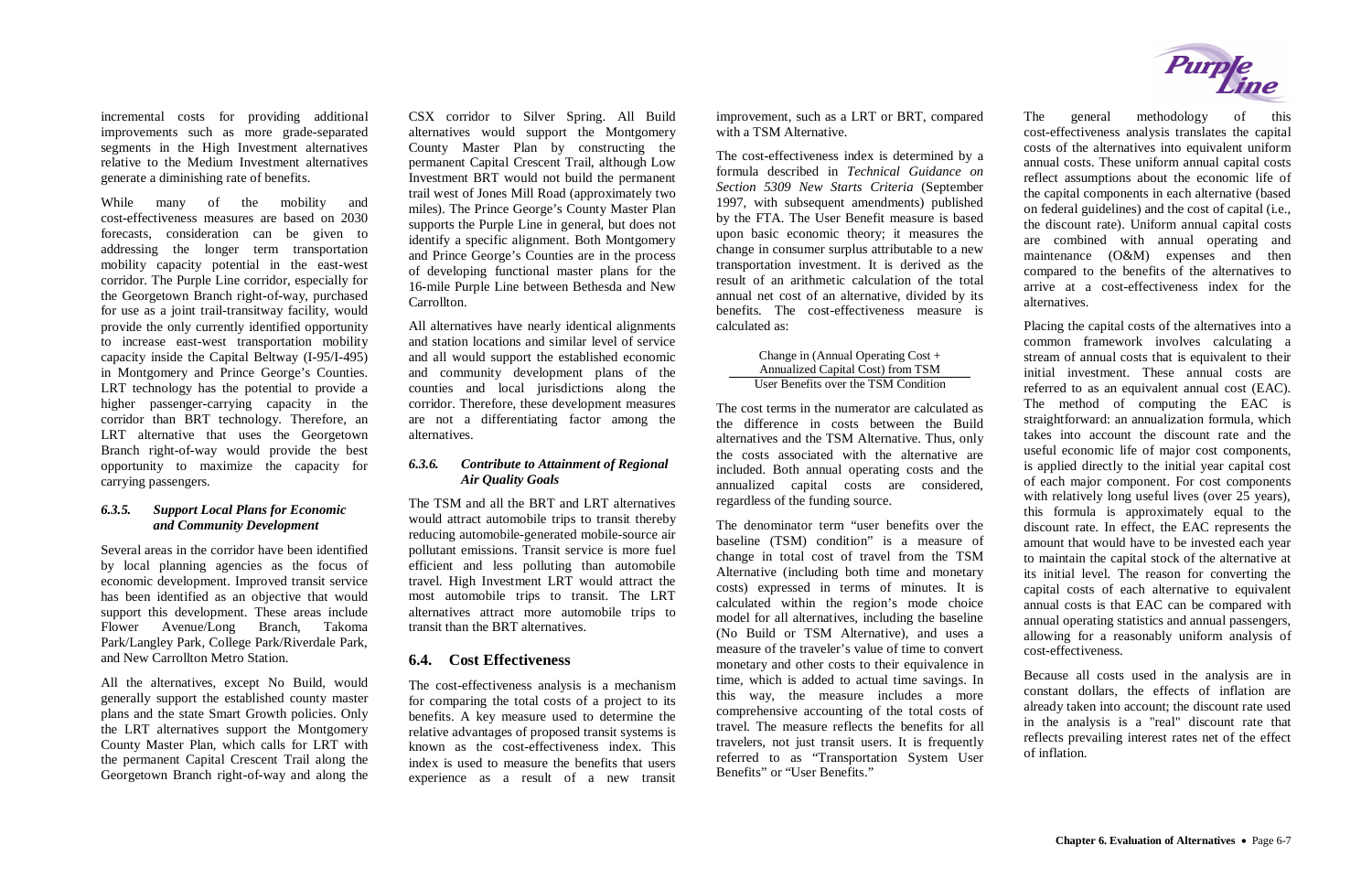

As noted above, key assumptions required for the derivation of equivalent annual cost include the choice of discount rates and the effective useful lives of all major cost components. These follow standard FTA Guidance for New Starts Projects, which provides information on depreciation rates for various cost elements, discount rates, and other direction on developing the user benefit numerator. Further information on the cost estimates is provided in Chapter 5, the *Capital Cost Estimating Methodology Technical Report,* and the *Operating and Maintenance Cost Estimate Technical Report*.

Table 6-3 presents the cost-effectiveness index for the alternatives with the mode-specific attributes user benefit included. As discussed in Chapter 3, user benefits can accrue to users of fixed guideway transit services due to attributes of these systems not reflected strictly in terms of travel times and out-of-pocket costs. These are referred to as "non-included attributes" or "mode-specific attributes" and account for perceived benefits that users feel they receive for amenities, comfort, reliability, safety and other characteristics of the mode. The degree to which these additional benefits accrue to the users depends on the definitions of the alternatives, including the guideway characteristics of the transit modal technologies. These would accrue to all the BRT and LRT alternative users to varying degrees depending on the specific attributes of the alternative. The inclusion of these mode-specific attributes, as are all the input values to the cost-effectiveness measure for New Starts purposes, is subject to discussions with FTA. However, the measure is very useful in the AA/DEIS for the comparative evaluation of the alternatives to show the degree of increased user benefits for increasing levels of capital and operating costs. The lower the number, the more cost-effective the alternative, under this particular method. It is also useful for assessing potential eligibility for New Starts funding.

FTA annually defines ranges for rating projects submitted for consideration for New Starts funding. These ranges are updated occasionally to account for cost escalation and other such factors. Currently for FY09 New Starts Criteria submissions, a measure above \$30.00 per hour is rated "Low," between \$24.00 and \$30.00 per hour is rated "Medium-Low," between \$23.99 and \$15.50 per hour is rated "Medium," between \$15.49 and \$12.00 is rated "Medium-High," and under \$12.00 per hour is rate "High." These will likely change slightly by the time that a Purple Line Locally Preferred Alternative would be submitted to FTA for rating. All the alternatives would fall into the "Medium" range except for Low Investment LRT, which would fall into the "Medium-Low" range. For New Starts purposes at this point, an alternative should have a "Medium-Low" rating and preferably a "Medium" rating.

The results in Table 6-3 indicate that the BRT alternatives are more cost-effective than the LRT alternatives, with Medium Investment BRT being the most cost effective under this measure. Medium Investment LRT is the most cost effective of the LRT alternatives. This demonstrates that the added investment in providing facilities that improve the operating speed and therefore the travel time for the Medium Investment alternatives generates more benefits relative to the costs. However, the incremental costs for providing additional improvements in the High Investment alternatives relative to the Medium Investment alternatives generate a diminishing rate of benefits.

#### *Medium Investment BRT Variations Serving Medical Center*

In Section 2.4.5 two variations of Medium Investment BRT providing direct service to the Medical Center area were described: one where the alignment west of Jones Mill Road, instead of following the County–owned Georgetown Branch right-of-way that goes directly to Bethesda, would follow Jones Bridge Road to the Medical Center area and then follows Woodmont Avenue to the north entrance of the Bethesda Metro Station (as is the case for this section of Low Investment BRT), with an additional stop at St. Elmo Street along Woodmont Avenue; and the second, would extend the service of Medium Investment BRT from the north entrance of the Bethesda Metro Station, up Woodmont Avenue to the Medical Center Metro Station, directly across from the entrance to the NNMC, with a station at St. Elmo Street along Woodmont Avenue.

Table 6-4 provides a summary of the key effectiveness measures for the two variations relative to the Medium Investment BRT alternative. The Jones Bridge Road variation includes the \$60 million capital cost of a new southern entrance at the Medical Center Metro Station.

The Jones Bridge Road variation shows that the longer routing to the larger Bethesda travel market results in a loss of 2000 daily boardings and 225,000 hours of annual user benefits relative to the Medium Investment BRT alternative. The FTA cost effectiveness index increases to \$15.62 with the new station entrance, which is essential for the connection to the Metrorail Red Line at Medical Center under this variation. Without the entrance, the index goes to \$14.04. The second variation, extending the Medium Investment BRT service to Medical Center from Bethesda increases the daily boardings by 6,000 and the annual users benefits by 236,000 hours. The cost effectiveness index for the second variation improves to \$13.43. This indicates the benefits of serving the major Bethesda market directly while also providing a one-seat ride to the Medical Center area.

# **6.5. Financial Feasibility**

Considerations of financial feasibility are based on the magnitude of the overall cost of the proposed transit improvements compared to the capacity of various funding programs and financial sources available to fund it. The overall

**Table 6-3: FTA Cost-Effectiveness Measures**

| T THE COST LITERATURE RECEIVED AND THE LITTLE |                                                          |                                                               |                                                |                                                 |                                                              |  |  |  |  |
|-----------------------------------------------|----------------------------------------------------------|---------------------------------------------------------------|------------------------------------------------|-------------------------------------------------|--------------------------------------------------------------|--|--|--|--|
|                                               | <b>Total Capital</b><br><b>Costs</b><br>$(2007$ dollars) | <b>Annualized</b><br><b>Capital Costs</b><br>$(2007$ dollars) | Annual O&M<br><b>Costs</b><br>$(2007$ dollars) | <b>Annual User</b><br><b>Benefit</b><br>(Hours) | <b>Annualized</b><br><b>Cost per Hour</b><br>of User Benefit |  |  |  |  |
| <b>TSM</b>                                    | 81,960,000                                               | 7,052,000                                                     | 14,600,000                                     | 1,965,880                                       |                                                              |  |  |  |  |
| Low<br><b>Investment BRT</b>                  | 386,390,000                                              | 31,266,000                                                    | 17,300,000                                     | 3,441,270                                       | \$18.24                                                      |  |  |  |  |
| Medium<br><b>Investment BRT</b>               | 579,820,000                                              | 46,980,000                                                    | 17,300,000                                     | 5,008,780                                       | \$14.01                                                      |  |  |  |  |
| High<br><b>Investment BRT</b>                 | 1,088,480,000                                            | 87,040,000                                                    | 15,800,000                                     | 6,164,200                                       | \$19.34                                                      |  |  |  |  |
| Low<br><b>Investment LRT</b>                  | 1,206,150,000                                            | 96,480,000                                                    | 26,400,000                                     | 5,784,940                                       | \$26.51                                                      |  |  |  |  |
| Medium<br><b>Investment LRT</b>               | 1,220,150,000                                            | 97,600,000                                                    | 25,000,000                                     | 6,388,620                                       | \$22.82                                                      |  |  |  |  |
| High<br><b>Investment LRT</b>                 | 1,634,840,000                                            | 125,895,000                                                   | 22,800,000                                     | 7,299,040                                       | \$23.71                                                      |  |  |  |  |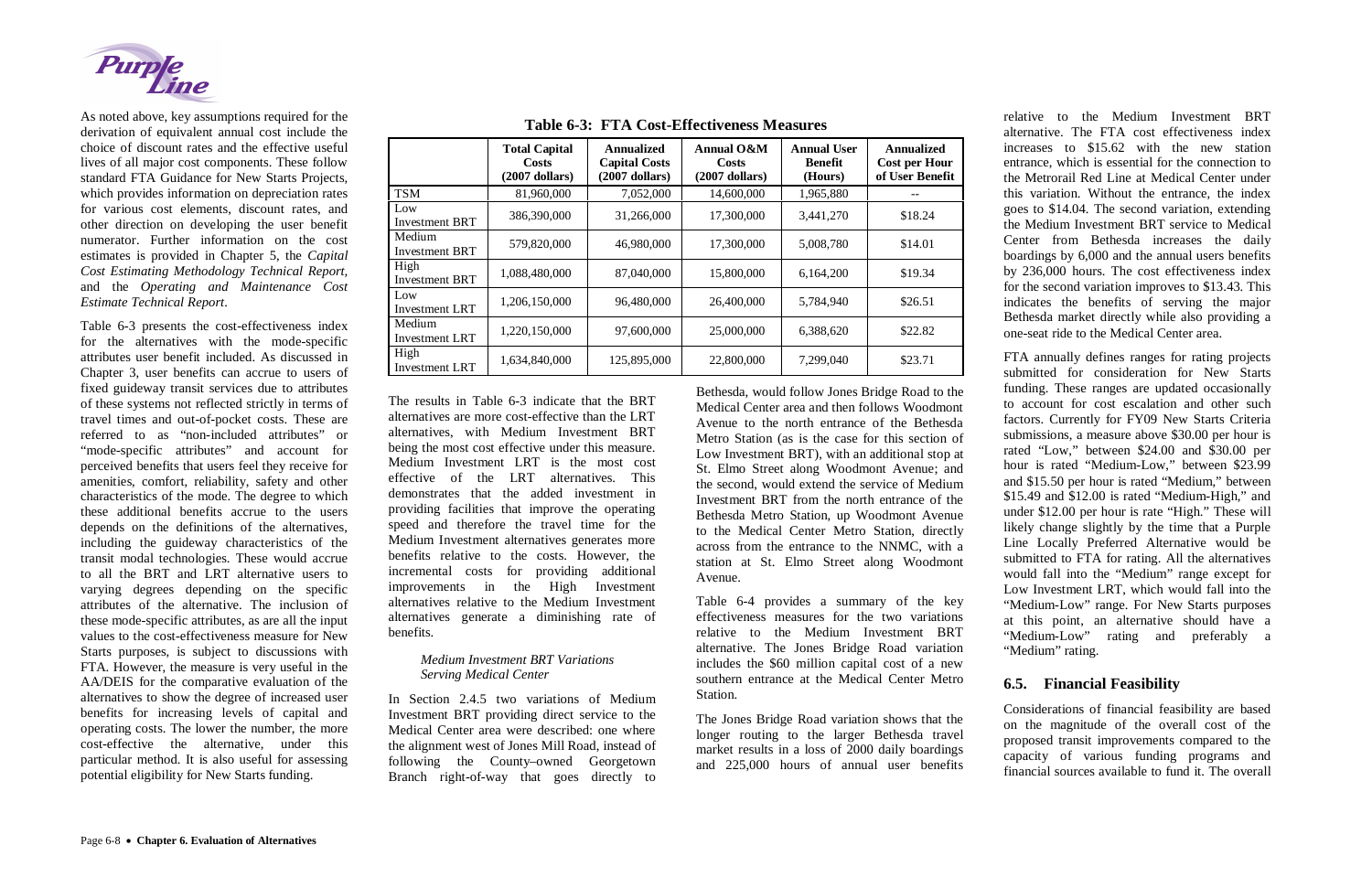costs include both initial capital costs and the ongoing costs of operations and maintenance. The funding sources include fare revenue from additional riders, federal programs, such as the FTA's New Starts program, State of Maryland funding, county and other sources, including private funding.

The proposed alternatives differ significantly in both capital and operating cost, ranging from a relatively minimal cost for the TSM and Low Investment BRT to more than \$1 billion in capital costs and substantial annual operating costs for Medium and High Investment LRT. However, for the purposes of the AA/DEIS evaluation, all of the alternatives are potentially feasible provided that they generate sufficient transportation benefits to meet the requirements of the relevant federal and state funding programs.

- $\bullet$  The extent to which the transit investments improve transit service to various population segments, particularly those that tend to be transit-dependent
- The distribution of the cost of the alternatives across population segments through the funding mechanism used to cover the local contribution to construction and operation
- The incidence of any substantial environmental effects, particularly in neighborhoods immediately adjacent to proposed facilities

#### **6.6. Equity**

Equity considerations generally fall within three classes:

The mobility and accessibility, economic and community development, and environmental benefits of the Purple Line alternatives generally accrue to the residents of the corridor as well as

to the Washington metropolitan area, while the relatively few adverse effects are borne primarily by those persons residing in the corridor. Established regional and federal funding mechanisms would be used for construction and operation of the selected alternative, and new funding sources would be used to prevent diversion of resources (funding, service, or infrastructure) from other parts of the region.

#### *6.6.1. Service Equity*

All of the proposed alternatives, whether TSM, BRT, or LRT, would improve both the travel time, and the reliability of the transit service in this diverse corridor. The alternatives would function as both a line haul service connecting the major activity centers and communities along the corridor, and as a "collector-distributor" for trips using the Washington metropolitan area's extensive regional transit system, including the Metrorail, MARC, and Metrobus services and the local transit services operating in the two counties; and as an intra-corridor service for trips generated within the corridor. All alternatives would provide improved access to the corridor's employment centers; educational facilities; health centers; and institutional, cultural, recreational, entertainment, open space, retail, and governmental resources. No one group would receive a disproportionate share of these benefits to the detriment of another group.

#### *6.6.2. Financial Equity*

The Purple Line is expected to be financed by a combination of federal, state, and local funds. The existing funding structures of the MDOT/MTA, Montgomery and Prince George's Counties, and WMATA would continue to fund those services and capital programs throughout the region. A combination of new federal, state, and local funding and potentially, new sources of local funds, including new taxes, could be employed. The use of established federal and regional sources means no one group in the corridor or the region would receive a disproportionate share of the financial burden of the capital and operating and maintenance costs relative to the benefits received. No financial equity considerations would be raised by the project, either in terms of the source of subsidy or the level of fare payments required of passengers.

#### *6.6.3. Environmental Equity*

Expanded transit services, whether TSM, BRT, or LRT, would provide environmental benefits to



the region. By increasing transit use and attracting trips from automobiles, the alternatives would reduce emissions and energy, although these reductions would be a relatively small proportion of the regional totals. BRT and LRT are expected to provide enhanced economic development and community revitalization benefits to residents of the region and the corridor compared to the TSM Alternative. While there would be some adverse proximity effects for those communities located adjacent to the Georgetown Branch right-of-way purchased over two decades ago, and designated in the Montgomery County Master Plan for a joint

#### **Table 6-4: Boardings, Costs, and Benefits of Medium BRT Variations**

| <b>Measure</b>                                                                                     | <b>TSM</b>   | <b>Medium</b><br><b>Investment BRT</b> | <b>Variation 1</b><br><b>Medium Inv.</b><br><b>BRT</b> via Jones<br><b>Bridge Road</b> | <b>Variation 2</b><br><b>Medium Inv.</b><br><b>BRT</b> extended to<br><b>Medical Center</b> |
|----------------------------------------------------------------------------------------------------|--------------|----------------------------------------|----------------------------------------------------------------------------------------|---------------------------------------------------------------------------------------------|
| <b>2030 Daily Boardings</b>                                                                        | 16,900       | 52,000                                 | 50,000                                                                                 | 58,000                                                                                      |
| Change Relative to Med Inv.<br><b>BRT</b>                                                          | <b>NA</b>    | <b>NA</b>                              | $(-2000)$                                                                              | $+6,000$                                                                                    |
| Change Relative to TSM                                                                             | <b>NA</b>    | $+34,900$                              | $+33,100$                                                                              | $+41,100$                                                                                   |
| <b>2030 Annual User Benefits</b><br>(hours)                                                        | 1,966,000    | 5,008,000                              | 4,783,000                                                                              | 5,244,000                                                                                   |
| Change Relative to Med Inv.<br><b>BRT</b>                                                          | <b>NA</b>    | <b>NA</b>                              | $(-225,000)$                                                                           | $+236,000$                                                                                  |
| Change Relative to TSM                                                                             | <b>NA</b>    | $+3,042,000$                           | $+2,817,000$                                                                           | $+3,278,000$                                                                                |
| Capital Costs (2007 dollars)                                                                       | \$82,000,000 | \$580,000,000                          | \$597,000,000                                                                          | \$585,000,000                                                                               |
| Change Relative to Med Inv.<br><b>BRT</b>                                                          | <b>NA</b>    | <b>NA</b>                              | $+$ \$17,000,000                                                                       | $+$ \$5,000,000                                                                             |
| Change Relative to TSM                                                                             | <b>NA</b>    | $+$ \$498,000,000                      | $+$ \$515,000,000                                                                      | $+$ \$503,000,000                                                                           |
| Annual O&M Cost (2007<br>dollars in millions)                                                      | \$14,600,000 | \$17,300,000                           | \$17,300,000                                                                           | \$18,300,000                                                                                |
| Change Relative to Med Inv.<br><b>BRT</b>                                                          | <b>NA</b>    | <b>NA</b>                              | \$0.0                                                                                  | $+ $1,000,000$                                                                              |
| Change Relative to TSM                                                                             | NA           | $+$ \$2,700,000                        | $+ $2,700,000$                                                                         | $+ $3,700,000$                                                                              |
| <b>FTA Cost-Effectiveness</b><br>Measure (cost per hour of<br><b>User Benefit) relative to TSM</b> | <b>NA</b>    | \$14.01                                | \$15.62<br>\$14.04 without<br>new southern<br>Medical Center<br>entrance               | \$13.43                                                                                     |